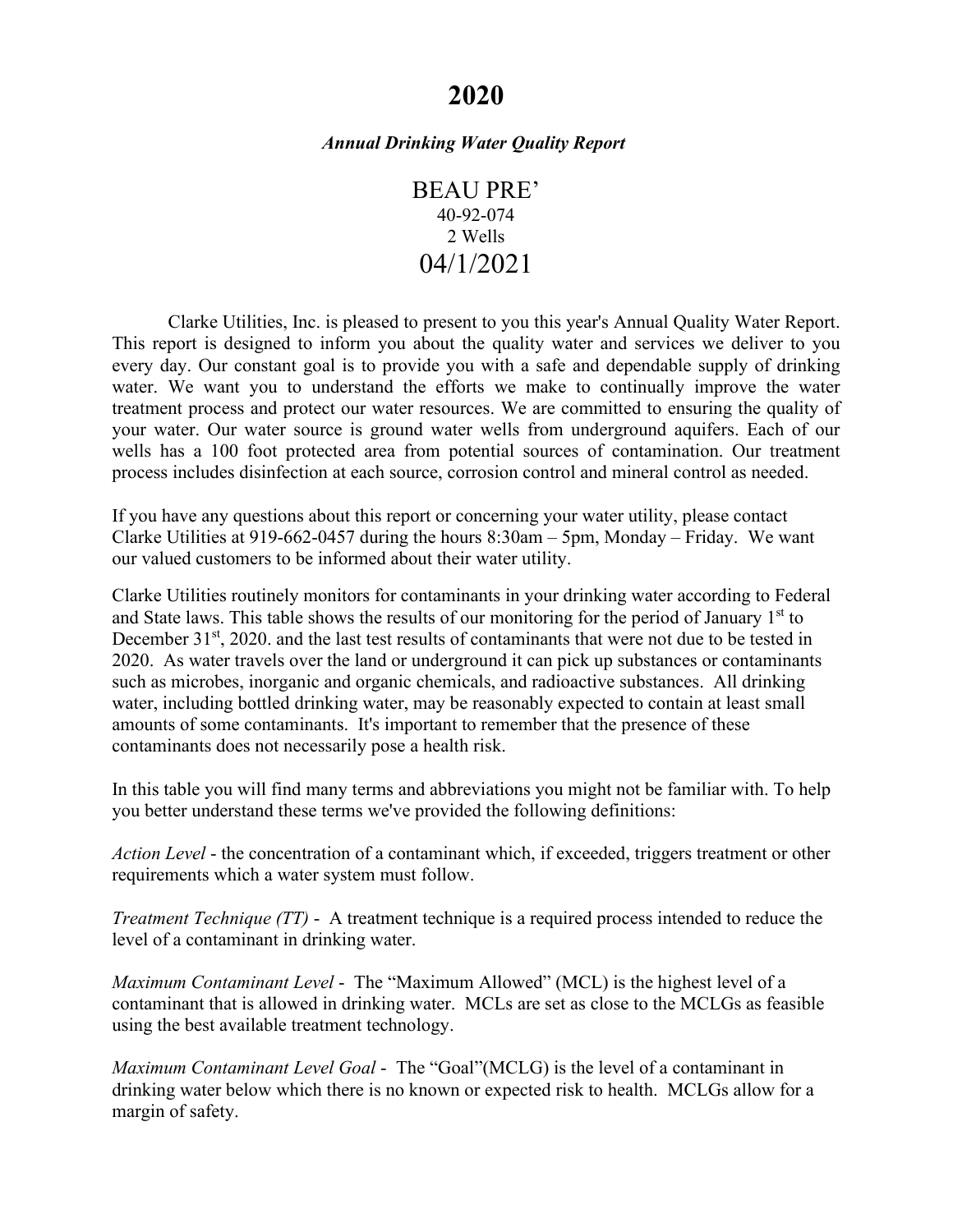The following tables list the contaminants that were detected in your drinking water.

#### **2020 Well #1 & #2 Microbiological Contaminants in the Distribution System -** For systems that collect *less than 40* samples per month.

| Contaminant (units)                                | MCL<br>Violation<br>Y/N | Your<br>Water | MCLG     | MCL                                                                                                          | Likely Source of<br>Contamination       |
|----------------------------------------------------|-------------------------|---------------|----------|--------------------------------------------------------------------------------------------------------------|-----------------------------------------|
| Total Coliform Bacteria<br>(presence or absence)   | N                       | <b>NONE</b>   | $\theta$ | 1 positive sample / month*<br>Note: If either an original routine<br>sample and/or its repeat samples(s) are | Naturally present in the<br>environment |
| Fecal Coliform or E. coli<br>(presence or absence) | N                       | <b>NONE</b>   |          | fecal coliform or E. coli positive, a Tier 1<br>violation exists.                                            | Human and animal fecal<br>waste         |

## **Disinfectant Residuals Summary**

|                | Year<br>Sampled | <b>MRDL</b><br>Violation<br>Y/N | Your<br>Water<br>(highest RAA) | Low | Range<br>mg/l<br>High | <b>MRDLG</b> | <b>MRDL</b> | Likely Source of Contamination             |
|----------------|-----------------|---------------------------------|--------------------------------|-----|-----------------------|--------------|-------------|--------------------------------------------|
| Chlorine (ppm) | 2020            | N                               | $1.4 \text{ mg/l}$             | .90 | 1.6                   |              | 4.0         | Water additive used to<br>control microbes |
|                |                 |                                 |                                |     |                       |              |             |                                            |

#### **2020 Well #1 & #2 Nitrate/Nitrite Contaminants**

| Contaminant (units)            | Sample<br>Date       | MCL<br>Violati<br><sub>on</sub><br>Y/N | Your<br>Water                              | Range<br>High<br>Low | MCLG | MCL | Likely Source of Contamination                                                                    |
|--------------------------------|----------------------|----------------------------------------|--------------------------------------------|----------------------|------|-----|---------------------------------------------------------------------------------------------------|
| Nitrate (as Nitrogen)<br>(ppm) | 06/15/20<br>06/15/20 | N                                      | $1.94 \text{ mg/l}$<br>$1.34 \text{ mg/l}$ | N/A                  | 10   | 10  | Runoff from fertilizer use; leaching<br>from septic tanks, sewage; erosion of<br>natural deposits |
| Nitrite (as Nitrogen)<br>(ppm) | N/A                  | N                                      | N/A                                        | N/A                  |      |     | Runoff from fertilizer use; leaching<br>from septic tanks, sewage; erosion of<br>natural deposits |
|                                |                      |                                        |                                            |                      |      |     |                                                                                                   |

#### **2019 Well #1 & #2 Lead and Copper Contaminants**

| Contaminant (units)                           | Sample<br>Date | Your<br>Water | Number of<br>sites found<br>above the AL | MCLG | AL       | Likely Source of Contamination                                          |
|-----------------------------------------------|----------------|---------------|------------------------------------------|------|----------|-------------------------------------------------------------------------|
| Copper (ppm)<br>(90 <sup>th</sup> percentile) | 08/19/19       | <b>ND</b>     |                                          | 1.3  | $AL=1.3$ | Corrosion of household plumbing<br>systems; erosion of natural deposits |
| Lead $(ppb)$<br>(90 <sup>th</sup> percentile) | 08/19/19       | ND            |                                          |      | $AL=15$  | Corrosion of household plumbing<br>systems; erosion of natural deposits |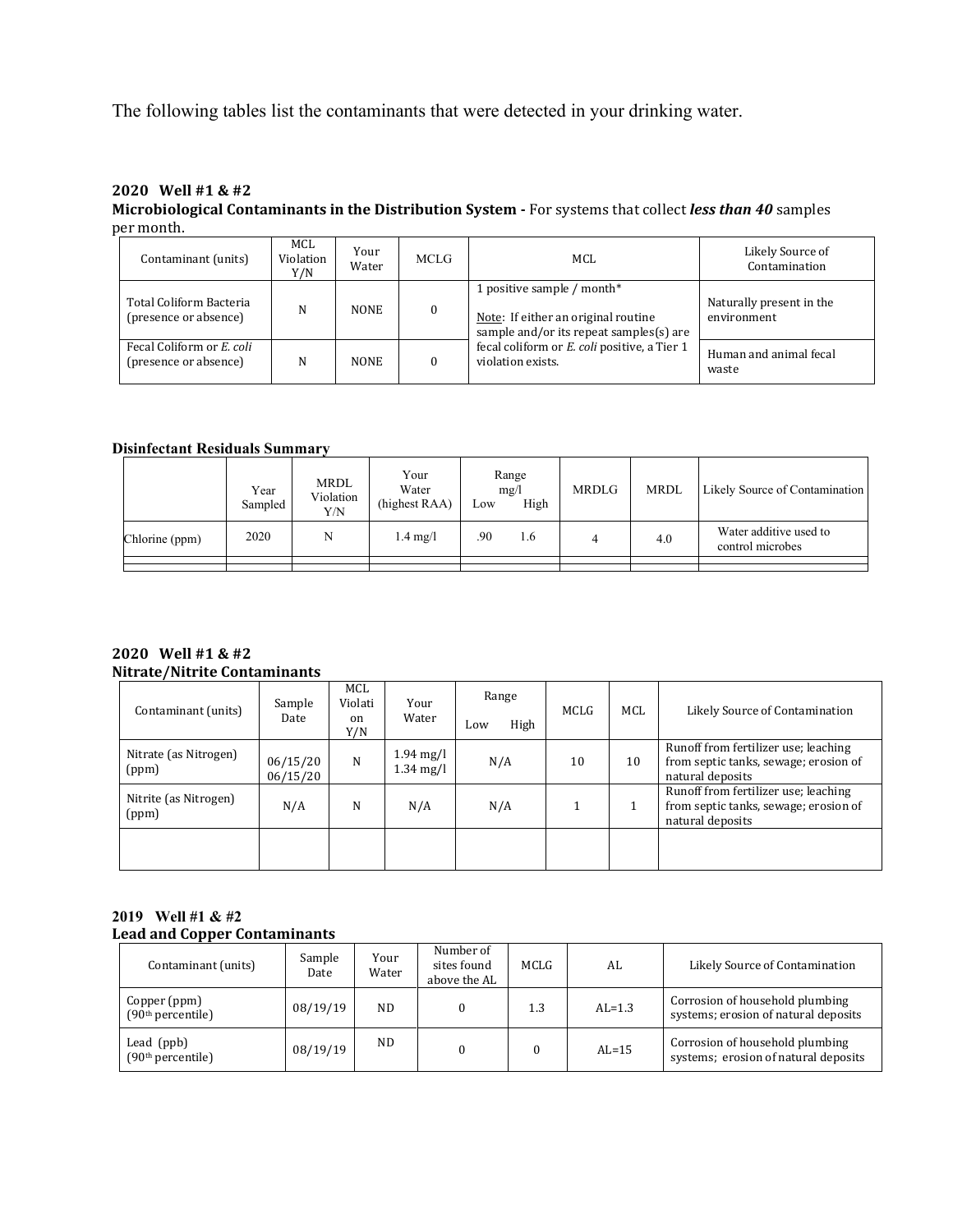## **2019 Well #1 and #2 Inorganic Contaminants**

| Contaminant (units)          | Sample  | <b>MCL</b><br>Violatio | Your      | Range       | <b>MCLG</b>  | <b>MCL</b>     | Likely Source of Contamination                                                                                                               |
|------------------------------|---------|------------------------|-----------|-------------|--------------|----------------|----------------------------------------------------------------------------------------------------------------------------------------------|
|                              | Date    | $\mathbf{n}$<br>Y/N    | Water     | Low<br>High |              |                |                                                                                                                                              |
| Antimony (ppb)               | 6/17/19 | $\mathbf N$            | ND        | N/A         | 6            | 6              | Discharge from petroleum refineries;<br>fire retardants; ceramics; electronics;<br>solder                                                    |
| Arsenic (ppb)                | 6/17/19 | $\mathbf N$            | <b>ND</b> | N/A         | $\mathbf{0}$ | 10             | Erosion of natural deposits; runoff from<br>orchards; runoff from glass and<br>electronics production wastes                                 |
| Barium (ppm)                 | 6/17/19 | $\mathbf N$            | <b>ND</b> | N/A         | 2            | 2              | Discharge of drilling wastes; discharge<br>from metal refineries; erosion of<br>natural deposits                                             |
| Beryllium (ppb)              | 6/17/19 | $\mathbf N$            | <b>ND</b> | N/A         | 4            | $\overline{4}$ | Discharge from metal refineries and<br>coal-burning factories; discharge from<br>electrical, aerospace, and defense<br>industries            |
| Cadmium (ppb)                | 6/17/19 | N                      | <b>ND</b> | N/A         | 5            | 5              | Corrosion of galvanized pipes; erosion<br>of natural deposits; discharge from<br>metal refineries; runoff from waste<br>batteries and paints |
| Chromium (ppb)               | 6/17/19 | $\mathbf N$            | <b>ND</b> | N/A         | 100          | 100            | Discharge from steel and pulp mills;<br>erosion of natural deposits                                                                          |
| Cyanide (ppb)                | 6/17/19 | $\mathbf N$            | <b>ND</b> | N/A         | 200          | 200            | Discharge from steel/metal factories;<br>discharge from plastic and fertilizer<br>factories                                                  |
| Fluoride (ppm)               | 6/17/19 | $\mathbf N$            | <b>ND</b> | N/A         | 4            | $\overline{4}$ | Erosion of natural deposits; water<br>additive which promotes strong teeth;<br>discharge from fertilizer and aluminum<br>factories           |
| Mercury (inorganic)<br>(ppb) | 6/17/19 | $\mathbf N$            | <b>ND</b> | N/A         | 2            | 2              | Erosion of natural deposits; discharge<br>from refineries and factories; runoff<br>from landfills; runoff from cropland                      |
| Selenium (ppb)               | 6/17/19 | $\mathbf N$            | <b>ND</b> | N/A         | 50           | 50             | Discharge from petroleum and metal<br>refineries; erosion of natural deposits;<br>discharge from mines                                       |
| Thallium (ppb)               | 6/17/19 | ${\bf N}$              | <b>ND</b> | N/A         | 0.5          | 2              | Leaching from ore-processing sites;<br>discharge from electronics, glass, and<br>drug factories                                              |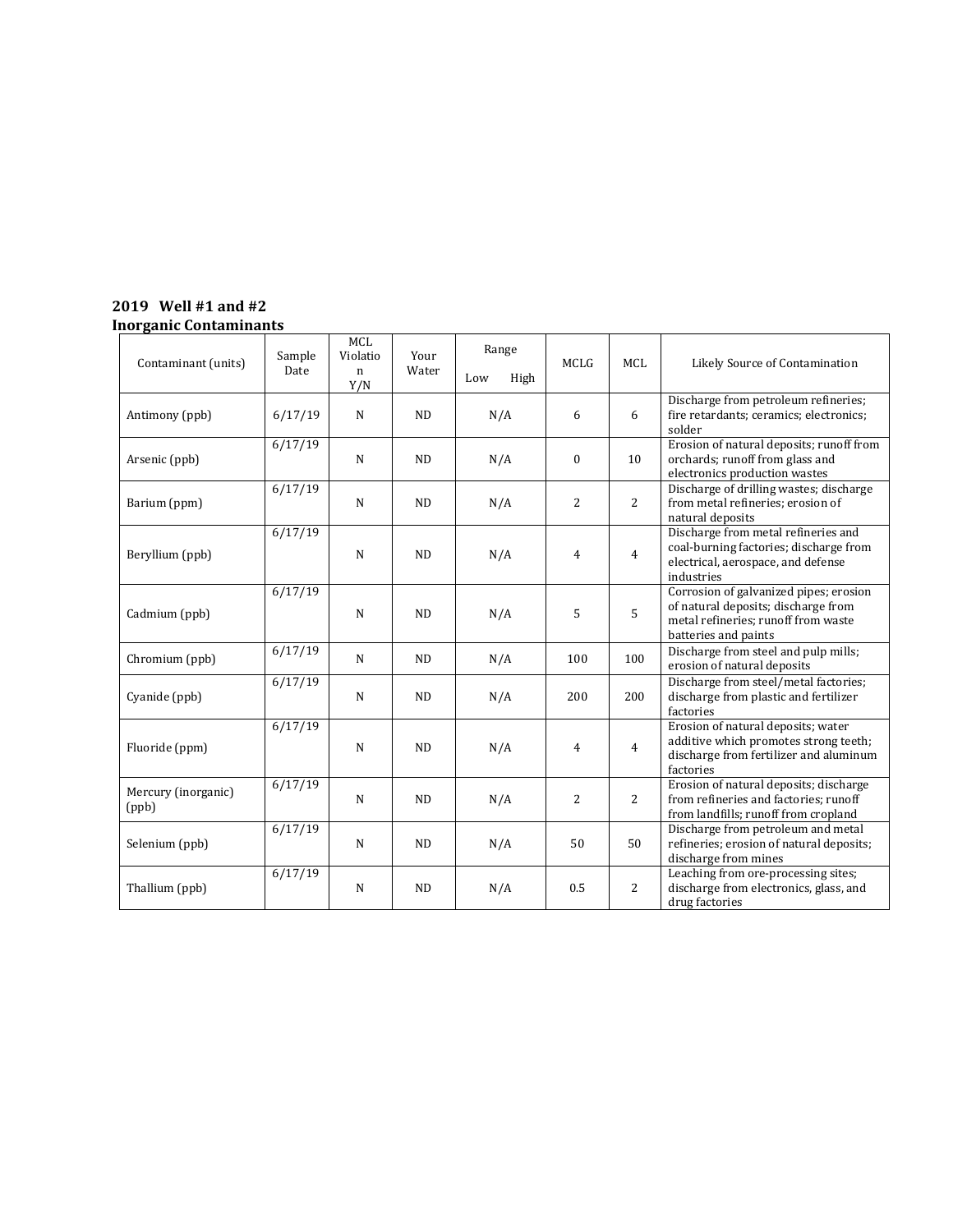| Contaminant (units)                            | Sample<br>Date     | MCL<br>Violatio<br>n<br>Y/N | Your<br>Water   | Range<br>Low<br>High | MCLG             | MCL            | Likely Source of Contamination                                                              |
|------------------------------------------------|--------------------|-----------------------------|-----------------|----------------------|------------------|----------------|---------------------------------------------------------------------------------------------|
| $2,4-D$ (ppb)                                  | 8/20/19            | N                           | <b>ND</b>       | N/A                  | 70               | 70             | Runoff from herbicide used on row<br>crops                                                  |
| 2,4,5-TP (Silvex) (ppb)                        | 8/20/19            | N                           | <b>ND</b>       | N/A                  | 50               | 50             | Residue of banned herbicide                                                                 |
| Alachlor (ppb)                                 | 8/20/19            | ${\bf N}$                   | <b>ND</b>       | N/A                  | $\mathbf{0}$     | 2              | Runoff from herbicide used on row<br>crops                                                  |
| Atrazine (ppb)                                 | 8/20/19            | ${\bf N}$                   | <b>ND</b>       | N/A                  | 3                | 3              | Runoff from herbicide used on row<br>crops                                                  |
| Benzo(a)pyrene (PAH)<br>(ppt)                  | 8/20/19            | ${\bf N}$                   | <b>ND</b>       | N/A                  | $\mathbf{0}$     | 200            | Leaching from linings of water storage<br>tanks and distribution lines                      |
| Carbofuran (ppb)                               | 8/20/19            | N                           | <b>ND</b>       | N/A                  | 40               | 40             | Leaching of soil fumigant used on rice<br>and alfalfa                                       |
| Chlordane (ppb)                                | 8/20/19            | N                           | <b>ND</b>       | N/A                  | $\mathbf{0}$     | 2              | Residue of banned termiticide                                                               |
| Dalapon (ppb)                                  | 8/20/19            | $\mathbf N$                 | <b>ND</b>       | N/A                  | 200              | 200            | Runoff from herbicide used on rights<br>of way                                              |
| Di(2-ethylhexyl)<br>adipate (ppb)              | 8/20/19            | $\mathbf N$                 | ND              | N/A                  | 400              | 400            | Discharge from chemical factories                                                           |
| Di(2-ethylhexyl)<br>phthalate (ppb)            | 8/20/19            | ${\bf N}$                   | <b>ND</b>       | N/A                  | $\mathbf{0}$     | 6              | Discharge from rubber and chemical<br>factories                                             |
| <b>DBCP</b><br>[Dibromochloropropane]<br>(ppt) | 8/20/19            | $\mathbf N$                 | <b>ND</b>       | N/A                  | $\mathbf{0}$     | 200            | Runoff/leaching from soil fumigant<br>used on soybeans, cotton, pineapples,<br>and orchards |
| Dinoseb (ppb)                                  | 8/20/19            | $\mathbf N$                 | <b>ND</b>       | N/A                  | 7                | $\overline{7}$ | Runoff from herbicide used on<br>soybeans and vegetables                                    |
| Endrin (ppb)                                   | $\frac{8}{20}$ /19 | N                           | <b>ND</b>       | N/A                  | $\overline{2}$   | 2              | Residue of banned insecticide                                                               |
| EDB [Ethylene dibromide]<br>(ppt)              | 8/20/19            | N                           | <b>ND</b>       | N/A                  | $\boldsymbol{0}$ | 50             | Discharge from petroleum refineries                                                         |
| Heptachlor (ppt)                               | 8/20/19            | ${\bf N}$                   | <b>ND</b>       | N/A                  | $\mathbf{0}$     | 400            | Residue of banned pesticide                                                                 |
| Heptachlor epoxide (ppt)                       | 8/20/19            | ${\bf N}$                   | <b>ND</b>       | N/A                  | $\boldsymbol{0}$ | 200            | Breakdown of heptachlor                                                                     |
| Hexachlorobenzene (ppb)                        | 8/20/19            | $\mathbf N$                 | <b>ND</b>       | N/A                  | $\mathbf{0}$     | $\mathbf{1}$   | Discharge from metal refineries and<br>agricultural chemical factories                      |
| Hexachlorocyclo-<br>pentadiene (ppb)           | 8/20/19            | N                           | <b>ND</b>       | N/A                  | 50               | 50             | Discharge from chemical factories                                                           |
| Lindane (ppt)                                  | 8/20/19            | N                           | <b>ND</b>       | N/A                  | 200              | 200            | Runoff/leaching from insecticide used<br>on cattle, lumber, gardens                         |
| Methoxychlor (ppb)                             | 8/20/19            | ${\bf N}$                   | $\overline{ND}$ | N/A                  | $40\,$           | 40             | Runoff/leaching from insecticide used<br>on fruits, vegetables, alfalfa, livestock          |
| Oxamyl [Vydate] (ppb)                          | 8/20/19            | ${\bf N}$                   | $\rm ND$        | N/A                  | 200              | 200            | Runoff/leaching from insecticide used<br>on apples, potatoes and tomatoes                   |
| PCBs [Polychlorinated]<br>biphenyls] (ppt)     | 8/20/19            | ${\bf N}$                   | ND              | N/A                  | $\boldsymbol{0}$ | 500            | Runoff from landfills; discharge of<br>waste chemicals                                      |
| Pentachlorophenol (ppb)                        | 8/20/19            | ${\bf N}$                   | ND              | N/A                  | $\boldsymbol{0}$ | $\mathbf{1}$   | Discharge from wood preserving<br>factories                                                 |

# **2019 Well#1 and #2 Synthetic Organic Chemical (SOC) Contaminants Including Pesticides and Herbicides**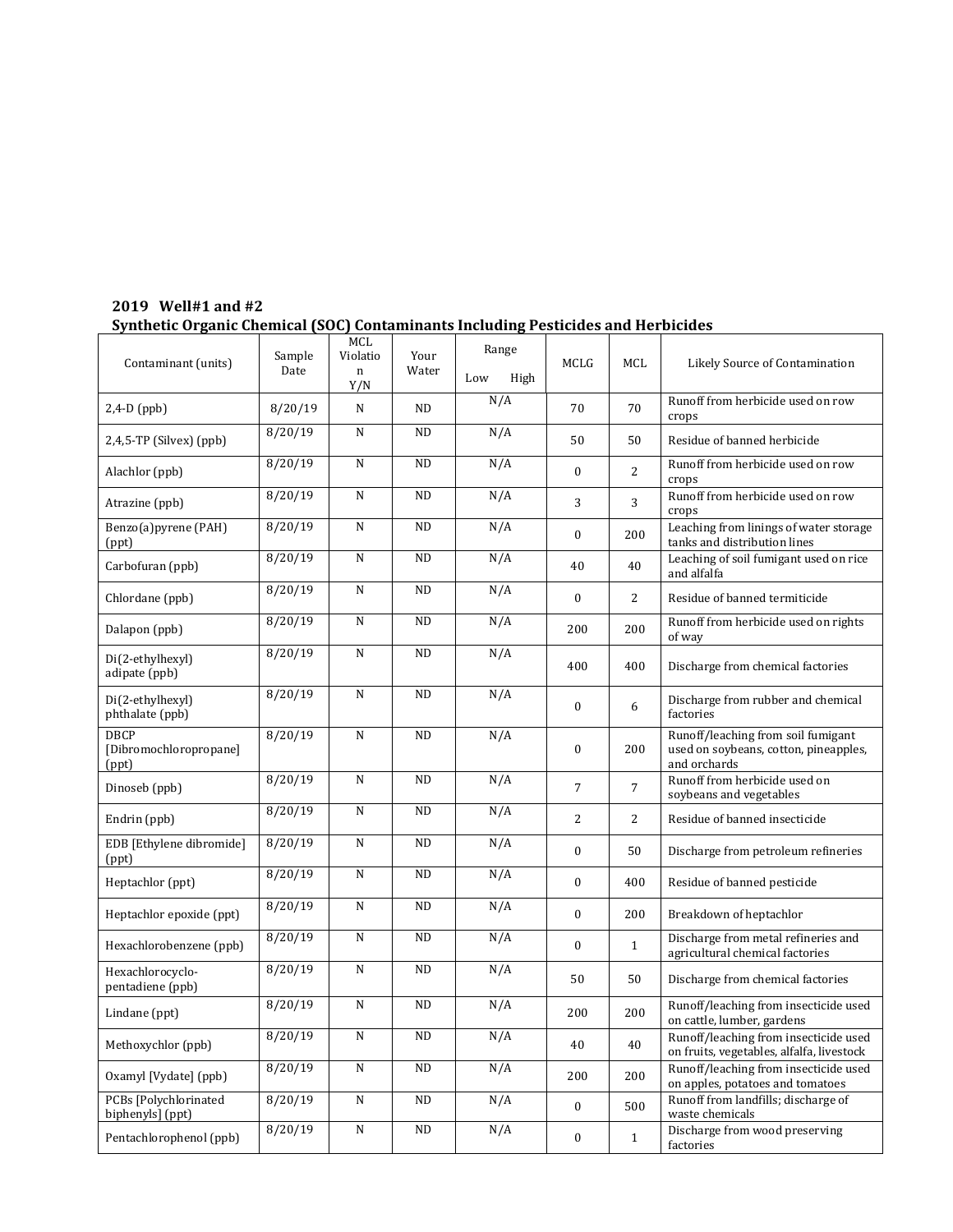| Picloram (ppb)  | 8/20/19 | N | <b>ND</b> | N/A | 500 | 500 | Herbicide runoff                                              |
|-----------------|---------|---|-----------|-----|-----|-----|---------------------------------------------------------------|
| Simazine (ppb)  | 8/20/19 | N | <b>ND</b> | N/A |     |     | Herbicide runoff                                              |
| Toxaphene (ppb) | 8/20/19 | N | <b>ND</b> | N/A |     |     | Runoff/leaching from insecticide used<br>on cotton and cattle |

## **2019 Well#1 and #2 Volatile Organic Chemical (VOC) Contaminants**

| Contaminant (units)                 | Sample<br>Date | MCL<br>Violatio<br>$\mathbf n$<br>Y/N | Your<br>Water | Range<br>High<br>Low | MCLG             | MCL            | Likely Source of Contamination                                             |
|-------------------------------------|----------------|---------------------------------------|---------------|----------------------|------------------|----------------|----------------------------------------------------------------------------|
| Benzene (ppb)                       | 4/8/19         | N                                     | <b>ND</b>     | N/A                  | $\theta$         | 5              | Discharge from factories; leaching from<br>gas storage tanks and landfills |
| Carbon tetrachloride (ppb)          | 4/8/19         | N                                     | <b>ND</b>     | N/A                  | $\theta$         | 5              | Discharge from chemical plants and<br>other industrial activities          |
| Chlorobenzene (ppb)                 | 4/8/19         | N                                     | <b>ND</b>     | N/A                  | 100              | 100            | Discharge from chemical and<br>agricultural chemical factories             |
| o-Dichlorobenzene (ppb)             | 4/8/19         | N                                     | <b>ND</b>     | N/A                  | 600              | 600            | Discharge from industrial chemical<br>factories                            |
| p-Dichlorobenzene (ppb)             | 4/8/19         | N                                     | <b>ND</b>     | N/A                  | 75               | 75             | Discharge from industrial chemical<br>factories                            |
| 1,2 - Dichloroethane (ppb)          | 4/8/19         | N                                     | <b>ND</b>     | N/A                  | $\boldsymbol{0}$ | 5              | Discharge from industrial chemical<br>factories                            |
| 1,1 - Dichloroethylene (ppb)        | 4/8/19         | N                                     | <b>ND</b>     | N/A                  | $\overline{7}$   | $\overline{7}$ | Discharge from industrial chemical<br>factories                            |
| cis-1,2-Dichloroethylene<br>(ppb)   | 4/8/19         | N                                     | <b>ND</b>     | N/A                  | 70               | 70             | Discharge from industrial chemical<br>factories                            |
| trans-1,2-Dichloroethylene<br>(ppb) | 4/8/19         | ${\bf N}$                             | <b>ND</b>     | N/A                  | 100              | 100            | Discharge from industrial chemical<br>factories                            |
| Dichloromethane (ppb)               | 4/8/19         | N                                     | <b>ND</b>     | N/A                  | $\mathbf{0}$     | 5              | Discharge from pharmaceutical and<br>chemical factories                    |
| 1,2-Dichloropropane (ppb)           | 4/8/19         | N                                     | <b>ND</b>     | N/A                  | $\mathbf{0}$     | 5              | Discharge from industrial chemical<br>factories                            |
| Ethylbenzene (ppb)                  | 4/8/19         | N                                     | <b>ND</b>     | N/A                  | 700              | 700            | Discharge from petroleum refineries                                        |
| Styrene (ppb)                       | 4/8/19         | N                                     | <b>ND</b>     | N/A                  | 100              | 100            | Discharge from rubber and plastic<br>factories; leaching from landfills    |
| Tetrachloroethylene (ppb)           | 4/8/19         | N                                     | <b>ND</b>     | N/A                  | $\mathbf{0}$     | 5              | Discharge from factories and dry<br>cleaners                               |
| 1,2,4 -Trichlorobenzene<br>(ppb)    | 4/8/19         | ${\bf N}$                             | <b>ND</b>     | N/A                  | 70               | 70             | Discharge from textile-finishing<br>factories                              |
| 1,1,1 - Trichloroethane (ppb)       | 4/8/19         | N                                     | <b>ND</b>     | N/A                  | 200              | 200            | Discharge from metal degreasing sites<br>and other factories               |
| 1,1,2 -Trichloroethane (ppb)        | 4/8/19         | N                                     | <b>ND</b>     | N/A                  | 3                | 5              | Discharge from industrial chemical<br>factories                            |
| Trichloroethylene (ppb)             | 4/8/19         | N                                     | ND            | N/A                  | $\boldsymbol{0}$ | 5              | Discharge from metal degreasing sites<br>and other factories               |
| Toluene (ppm)                       | 4/8/19         | N                                     | <b>ND</b>     | N/A                  | $\mathbf{1}$     | $\mathbf{1}$   | Discharge from petroleum factories                                         |
| Vinyl Chloride (ppb)                | 4/8/19         | N                                     | <b>ND</b>     | N/A                  | $\mathbf{0}$     | $\overline{2}$ | Leaching from PVC piping; discharge<br>from plastics factories             |
| Xylenes (Total) (ppm)               | 4/8/19         | N                                     | <b>ND</b>     | N/A                  | 10               | 10             | Discharge from petroleum factories;<br>discharge from chemical factories   |

## **2016 Well #1 and #2 Radiological Contaminants**

|                     |                | MCL                  |               | Range       |      |     |                                |
|---------------------|----------------|----------------------|---------------|-------------|------|-----|--------------------------------|
| Contaminant (units) | Sample<br>Date | Violatio<br>n<br>Y/N | Your<br>Water | High<br>L0W | MCLG | MCL | Likely Source of Contamination |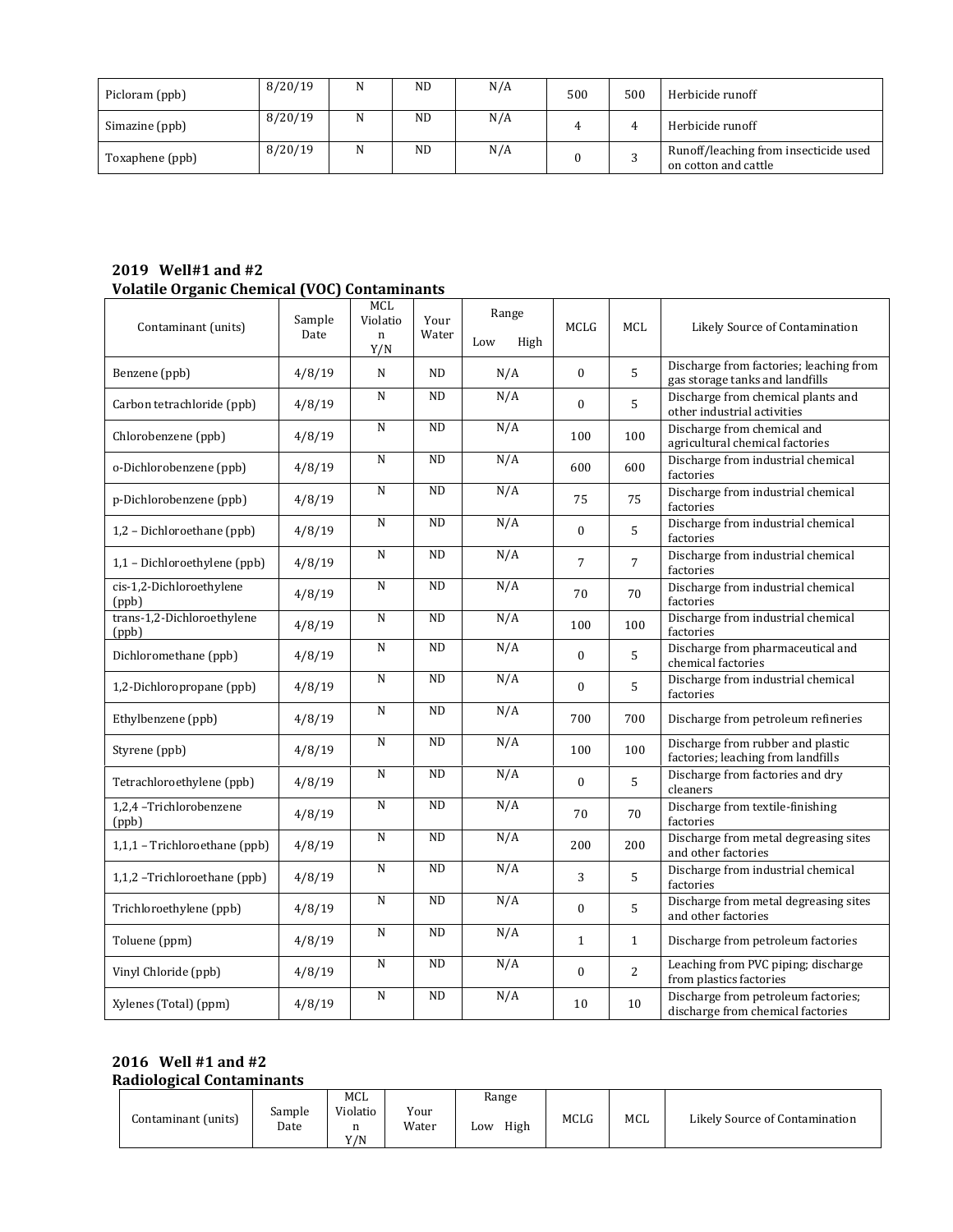| Alpha emitters<br>(pCi/L)       | 6/20/16 | N | $3.5 \text{ pCi/L}$ | N/A | 15    | Erosion of natural deposits               |
|---------------------------------|---------|---|---------------------|-----|-------|-------------------------------------------|
| Beta/photon emitters<br>(pCi/L) | 6/20/16 | N | N/A                 | N/A | $50*$ | Decay of natural and man-made<br>deposits |
| Combined radium<br>(pCi/L)      | 6/20/16 | N | .8pCi/L             | N/A |       | Erosion of natural deposits               |
| Uranium $(pCi/L)$               | 6/20/16 | N | N <sub>D</sub>      | N/A | 20.1  | Erosion of natural deposits               |

\* Note: The MCL for beta/photon emitters is 4 mrem/year. EPA considers 50 pCi/L to be the level of concern for beta particles

As you can see by the table, our system had no violations. We're proud that your drinking water meets or exceeds all Federal and State requirements. We have learned through our monitoring and testing that some constituents have been detected. The EPA has determined that your water IS SAFE at these levels.

All sources of drinking water are subject to potential contamination by substances that are naturally occurring or man made. These substances can be microbes, inorganic or organic chemicals and radioactive substances. All drinking water, including bottled water, may reasonably be expected to contain at least small amounts of some contaminants. The presence of contaminants does not necessarily indicate that the water poses a health risk. More information about contaminants and potential health effects can be obtained by calling the Environmental Protection Agency's Safe Drinking Water Hotline at 1-800-426-4791.

MCL's are set at very stringent levels. To understand the possible health effects described for many regulated constituents, a person would have to drink 2 liters of water every day at the MCL level for a lifetime to have a one-in-a-million chance of having the described health effect. **Total Coliform**: The Total Coliform Rule requires water systems to meet a stricter limit for coliform bacteria. Coliform bacteria are usually harmless, but their presence in water can be an indication of disease-causing bacteria. When coliform bacteria are found, special follow-up tests are done to determine if harmful bacteria are present in the water supply. If this limit is exceeded, the water supplier must notify the public by newspaper, television or radio. To comply with the stricter regulation, we have increased the average amount of chlorine in the distribution system.

**Nitrates**: As a precaution we always notify physicians and health care providers in this area if there is ever a higher than normal level of nitrates in the water supply.

**Lead:** "If present, elevated levels of lead can cause serious health problems, especially for pregnant women and young children. Lead in drinking water is primarily from materials and components associated with service lines and home plumbing. Clarke Utilities, Inc. is responsible for providing high quality drinking water, but cannot control the variety of materials used in plumbing components. When your water has been sitting for several hours, you can minimize the potential for lead exposure by flushing your tap for 30 seconds to 2 minutes before using water for drinking or cooking. If you are concerned about lead in your water, you may wish to have your water tested. Information on lead in drinking water, testing methods, and steps you can take to minimize exposure is available from the Safe Drinking Water Hotline or at http://www.epa.gov/safewater/lead."

In our continuing efforts to maintain a safe and dependable water supply it may be necessary to make improvements in your water system. The costs of these improvements may be reflected in the rate structure. Rate adjustments may be necessary in order to address these improvements.

Some people may be more vulnerable to contaminants in drinking water than the general